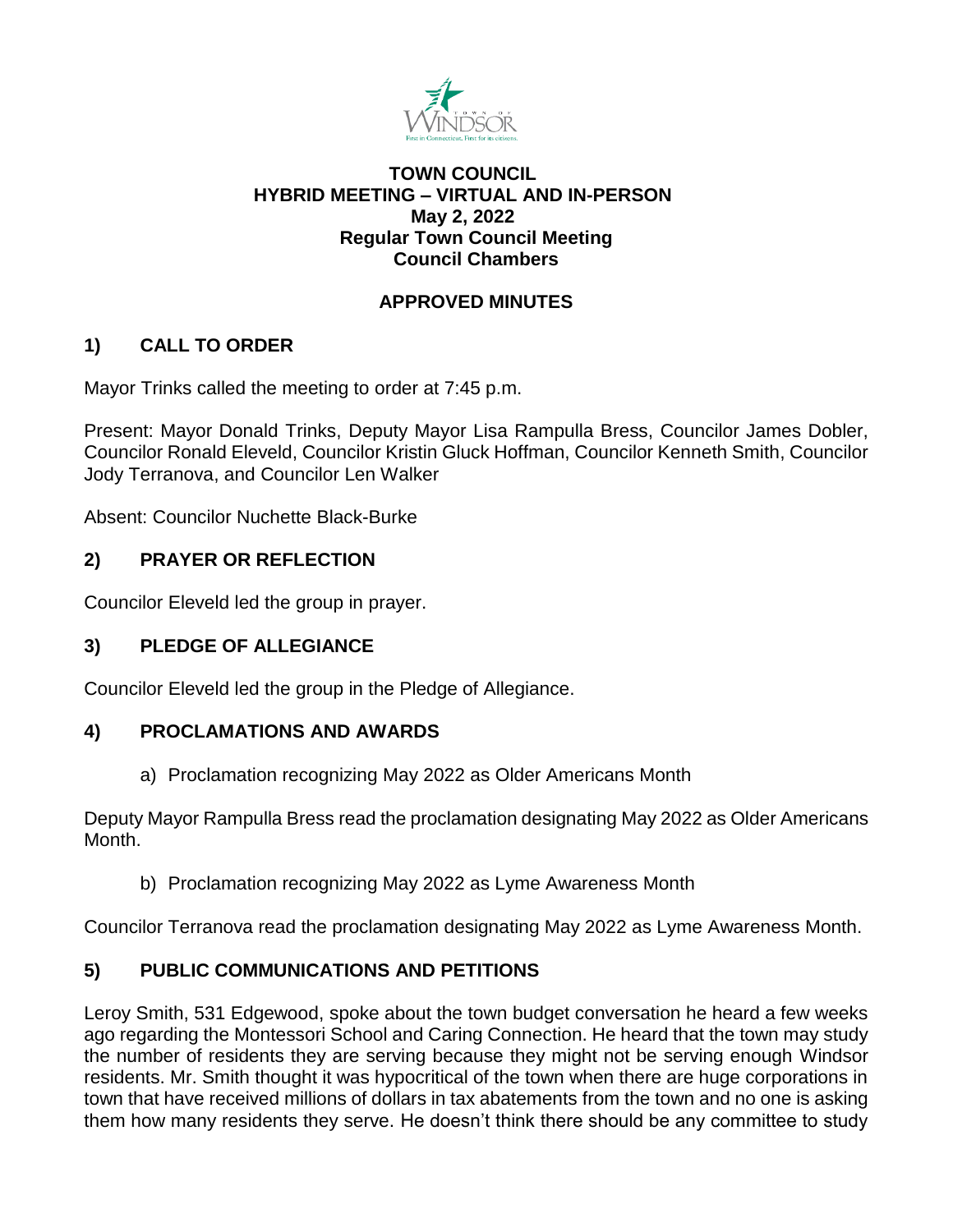

this issue with the Montessori School or Caring Connection. Mr. Smith also said that he is having an issue with the Tradeport Drive warehouse which is causing his house to vibrate. Mr. Smith stated that South Windsor is doing a moratorium on the number of warehouses and Windsor should look into that too.

David Furie, 37 Lighthouse Hill Road, spoke about the rehabilitation loan fund for the Community Development Block Grant (CDBG). If we were a larger town or city we would be entitled to a certain amount. The revolving loan programs are great where people have rehabilitation and people have access to 0% forgivable loans. Mr. Furie said that we need people to go out into the community and explain it to them.

Bill Simmons, 33 Capen Street, spoke in support of Team Paragon. It's a very successful robotics team. Mr. Simmons stated that Live Green Connecticut is an environmental organization that's promoting the Clean School Bus program. Mr. Simmons stated that in eight years there would be a mandate that 30% of buses have to be electric. Mr. Simmons is asking the Town of Windsor to get behind this by putting the word into the renewal contract for buses. The EPA Clean Bus program is available. Mr. Simmons stated that he would share any news with the Council. He added Middletown was the first town in CT to sign on.

Robin Lancaster, 418 Pike Place, spoke of the landscape on the center islands and where sections have not been maintained. The neighbors said that it's the town's responsibility to maintain them. She is hoping that the town can come to fix them.

### **6) COMMUNICATIONS FROM COUNCIL MEMBERS**

Councilor Dobler – None

Councilor Walker spoke about attending the 72<sup>nd</sup> anniversary of the West Indian Social Club on Saturday, April 23, 2022. He stated that the club was presented with a proclamation from Town Council. Councilor Walker said that he met a lot of Windsor residents. Councilor Walker wanted to congratulate the Chair of the organization Beverly Redd, all the honorees, and its officers. Councilor Walker also stated that he supported Team Paragon and it's the kind of thing we need to teach children to compete in the global marketplace.

Councilor Terranova stated that the COVID-19 numbers are going up. Just remember to stay home if you are not feeling well. Wear your mask, wash your hands and get vaccinated.

Councilor Gluck Hoffman – None

Councilor Black-Burke – None

Deputy Mayor Rampulla Bress thanked everyone for coming out to speak tonight and stated that she attended the dedication of the Firehouse and EMS Station this weekend. She wanted to wish all the teachers a Happy Teachers Appreciation Week. May is a very special month for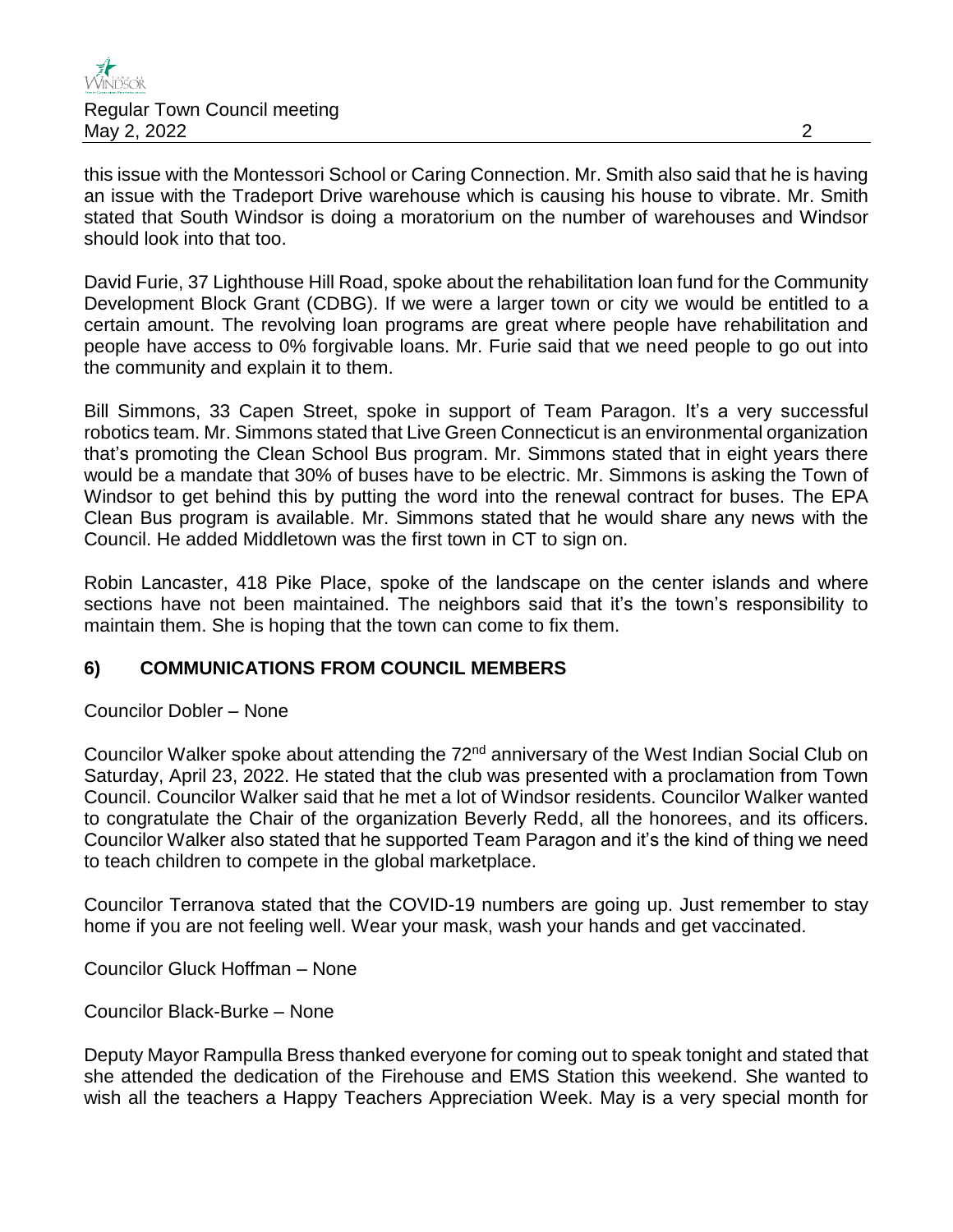Older Americans, Lyme Disease Awareness, Jewish American Heritage Month and National Mental Health Awareness Month. She wished all those who are celebrating a happy Ramadan.

Councilor Eleveld stated that the robotics team is like running a mini corporation. The team gives children a real opportunity to experience all aspects of things. It's a very important program. He also said that he was at the opening of the Firehouse and EMS building dedication.

Councilor Smith stated that he was at the Firehouse and EMS dedication as well.

Mayor Trinks said that the Firehouse and EMS dedication was amazing and a fitting tribute to all the people who work in our town. Mayor Trinks thanked the entire Council for working together on the budget.

Councilor Gluck Hoffman said that all the thanks goes to the town staff for the budget.

# **7) REPORT OF APPOINTED BOARDS AND COMMISSIONS**

a) Board of Education

David Furie, Board of Education, gave the following report:

- Teacher Appreciation Week is May 2-6, 2022. Please thank a teacher for their service to our district.
- The Mini-SEL showcase held on Wednesday, April 21 at WHS was a great success. The district has received many positive comments. The CT SDE will be making various policy moves around SEL and Windsor will be the model for some of those policies. Thank you to Dr. Michael Mallery (SEL Coordinator) and his team of specialists for the great work.
- The WHS National Honor Society Induction Ceremony was held on Thursday, April 21. President Furie gave encouraging comments to the new inductees. Dr. Hill was pleased to announce the three superintendent awards given in honor of three previous superintendents: the Daniel Howard Scholar award goes to Ryan Giannetti, the Dr. Earle S. Russell Scholar award goes to Araya Miller and the Paul J. Sorbo Scholar award goes to Taylor Falotico.
- After two years of not competing due to the pandemic, our award-winning WHS Music Department successfully participated in the Music in the Parks Adjudication Festival in Agawam, MA on April 22. The Gospel Choir, the Jazz Ensemble, and the Honors Chorale all came in 1st place with a rating of Excellent. The Honors Chorale also received the Overall Choir Award. The Symphonic Band received 2nd Place with a rating of Excellent and Strings came in 2nd Place with a rating of Excellent. Student Aaron White received the Outstanding Jazz Soloist Award on Trombone. Congratulations to all our students and to our amazing staff, Dr. Tracee White, Mr. Brandon Monroe, and Dr. Paul Pierce.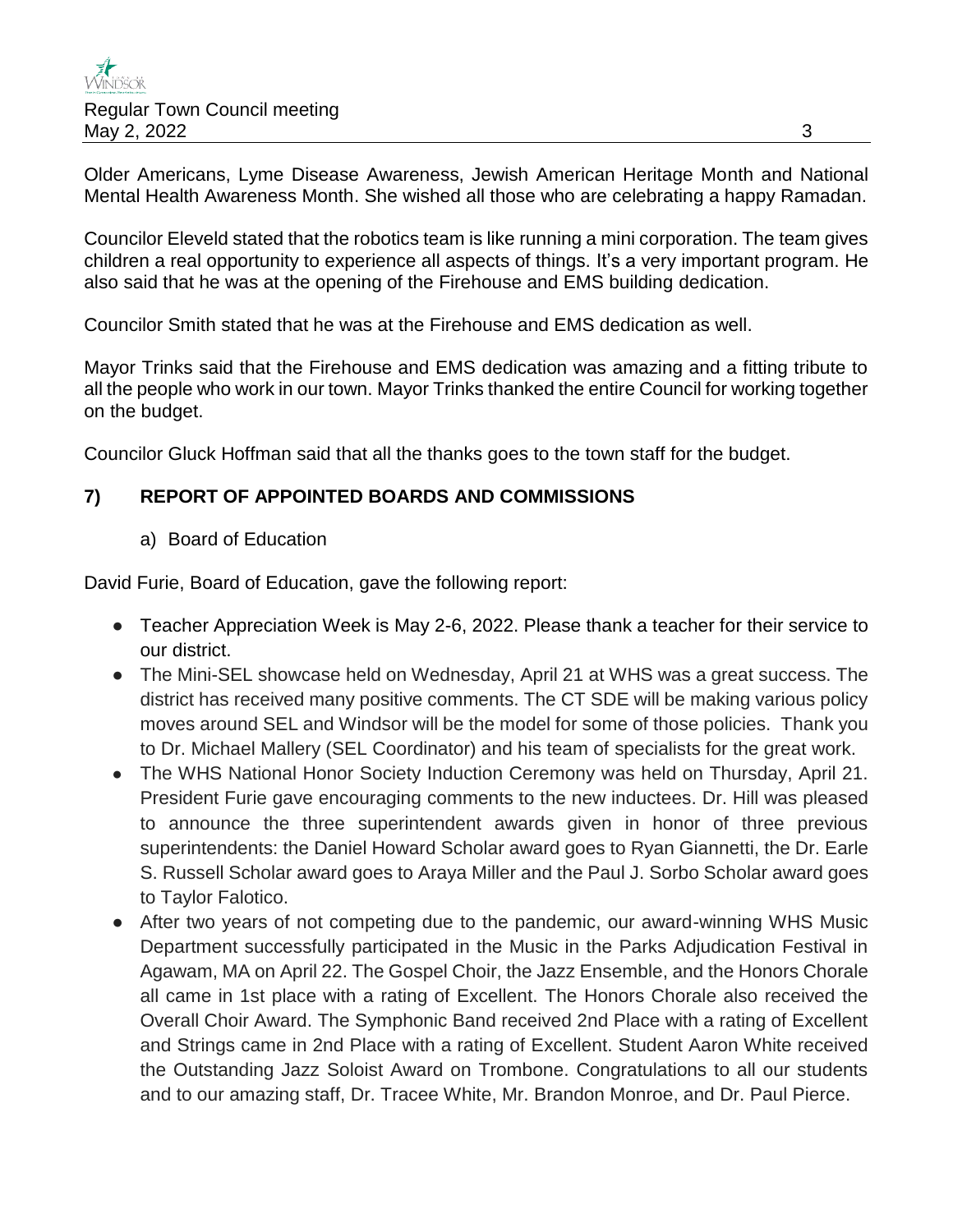- Our WHS Baseball Team is currently 8-0 for the season. Come show your support at an upcoming game. The schedule is posted on the [district website.](https://www.windsorct.org/o/athletics)
- Congratulations to our following seniors who have signed to play athletics at a college/university next fall:
	- Nason Busca, Elms College, Baseball
	- Emma Butterick, Smith College, Lacrosse
	- Mason Glickman, University of New Haven, Baseball
	- Jonathan Lattimer, Worcester Polytechnic Institute, Baseball
	- Alexzander McCoy, CCSU, Football
	- Adriana Mieses-Sanchez, University of West Florida, Diving
	- Avery Overstreet, Bryant University, Soccer
	- Breon Parker, Jr., UMASS, Boston, Baseball
	- Prince Samuels, UCONN, Football
	- Ainsely Sasportas, Olivet Nazarene University, Swimming
	- Marlon Welsh, SCSU, Football
- Dr. Hill's next Coffee Talk will be on Monday, May 23 at 6 p.m. in the LPW Courtyard. Please RSVP to Gianna Gill at [ggill@windsorct.org](mailto:ggill@windsorct.org) or by calling 860-687-2000 x 1292.
- Graduation for the Class of 2022 is scheduled for Monday, June 6, 2022, at the Bushnell in Hartford.
- The last day of school for students Pre-K to grade 11 is Monday, June 13, 2022 (early dismissal).

Deputy Mayor Rampulla Bress thanked Mr. Furie for this uplifting report and stated that between the robotics club, the information about students and the music department, our students are shining.

b) Economic Development Commission

Randall Graff, Chair, reported that the Economic Development Commission was established for the promotion and development of the business and industrial resources of the Town of Windsor. The Commission advises and recommends actions to the Town Council and Town Manager regarding economic development matters, guided by the economic development policies developed by the Town Council. The Commission consists of nine voting members and also has ex officio members representing the Chamber of Commerce and First Town Downtown. Economic development incentive applications have been reviewed and they have recommended two requests for fixed assessments since the last report. The first one that was recommended was MBS associates, LLC for a proposed expansion for a data mail facility at 1010 Day Hill Road. It would result in an additional 30 people being hired with a focus on hiring locally. This application has not been presented before the Council yet. The Commission also recommended the application for Chewy, Inc. which provides pet supplies. The project qualified under the policies and therefore was recommended. However at this time, Chewy, Inc. has pulled back its plans citing global economic conditions.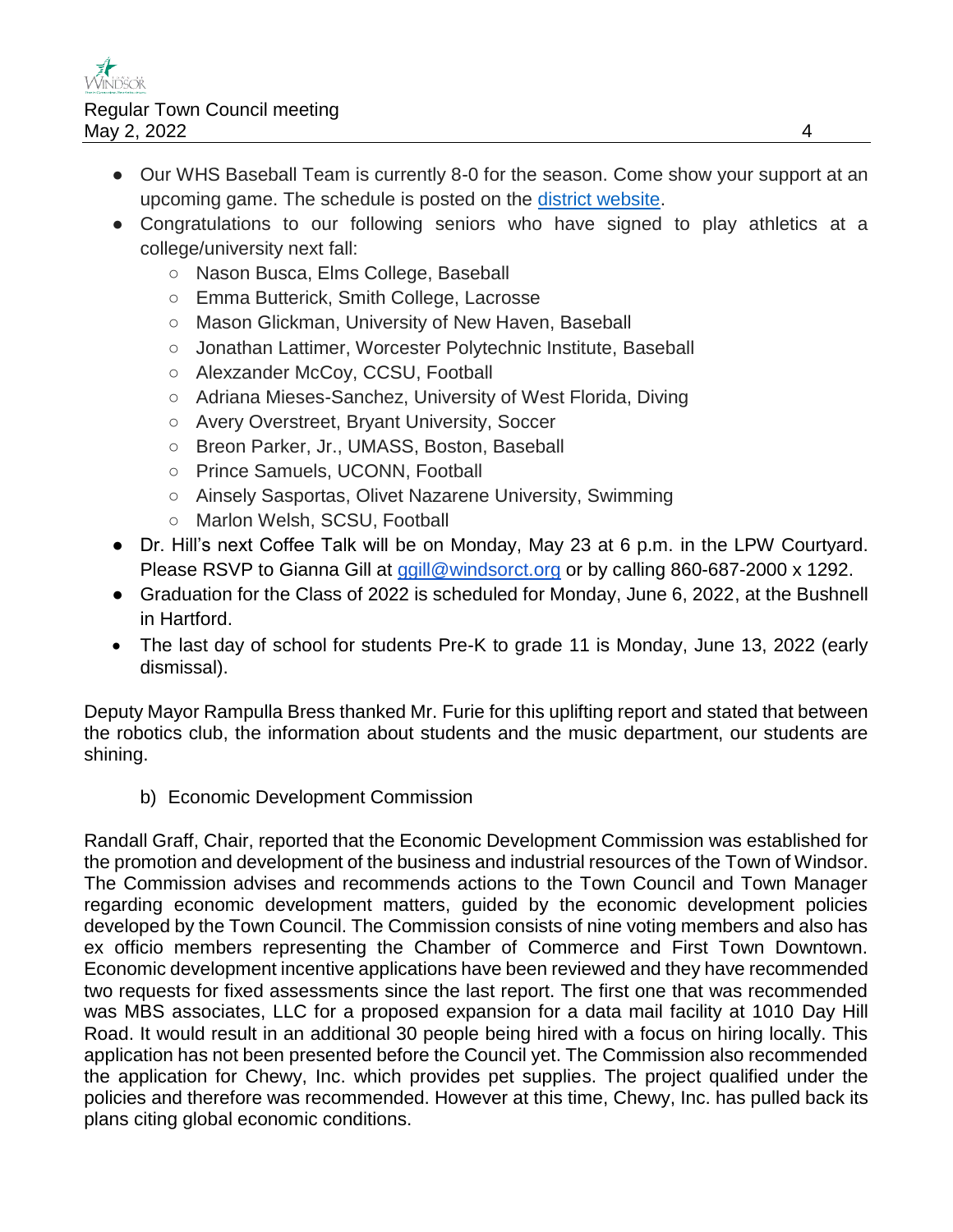Mr. Graff reported that the Commission also reviews the priority redevelopment properties. They conducted their annual review in February and based on the status report by staff and the discussion of the Commission, it was determined that the former Roger Walcott School at 451 New Windsor Avenue should be removed from the list as the property is being transferred to Capitol Region Education Council (CREC). The Commission also recommended that the Windsor Center Plaza be added to the list in order to encourage mixed use transit development on the site. This should be brought to the Council at a future meeting.

Mr. Graff stated that the Commission had a discussion about the Windsor Center transit orient development (TOD) master plan and implementation. The Commission was in favor of moving forward with TOD initiatives and with the redefining of the tax abatement and tax increment financing (TIF) policies. The Commission also discussed the town's increment finance policy and what it changes to state law in 2015 that increases the flexibility of this economic and community development tool.

The Commission voted to endorse Windsor Works, a small business incubator and resource center, to be placed in the former Bank of America building. The Commission is also looking to hold their annual business breakfast which had been canceled the last two years due to the pandemic. The topic of workforce development is being considered at this time for the next breakfast. They will inform the Council as soon as they have more information and encouraged the Council to attend.

Mr. Graff reviewed some of the key economic development activity for the year which included the Amazon fulfillment center; Day Hill Dome Soccer on Day Hill Road; BDL Logistic Center on Kennedy Road; Baker Hollow Logistic Center; 110 Tradeport Drive for a flex industrial building for UPS; OSF Flavors for an addition for lab and production for flavors and lastly, Dudley Town Brewing for a brew pub at 1001 Day Hill Road.

c) Board of Assessment Appeals

Milo Peck, Chair, stated he was there to discuss the results of the appeals which have an impact on the mill rate. The Board did not have a robust number of appeals this year. Five meetings were held with 28 appeals. We divide our categories into five categories: 1) residential real estate, 2) commercial real estate, 3) personal property, 4) equipment and 5) motor vehicle. The total of appeals came to approximately \$201,961,000 million. He added that because staff is very good and realistic in their valuations, there were only 28 appeals and he was thankful for that.

## **8) TOWN MANAGER'S REPORT**

## **Budget Referendum**

The budget referendum will be held on Tuesday, May 10<sup>th</sup> with all seven polling locations open from 6 a.m. – 8 p.m. Voters' polling locations may have changed due to recent redistricting, so please check your polling location by going to [https://townofwindsorct.com/registrar-of](https://townofwindsorct.com/registrar-of-voters/voter-locations/)[voters/voter-locations/](https://townofwindsorct.com/registrar-of-voters/voter-locations/)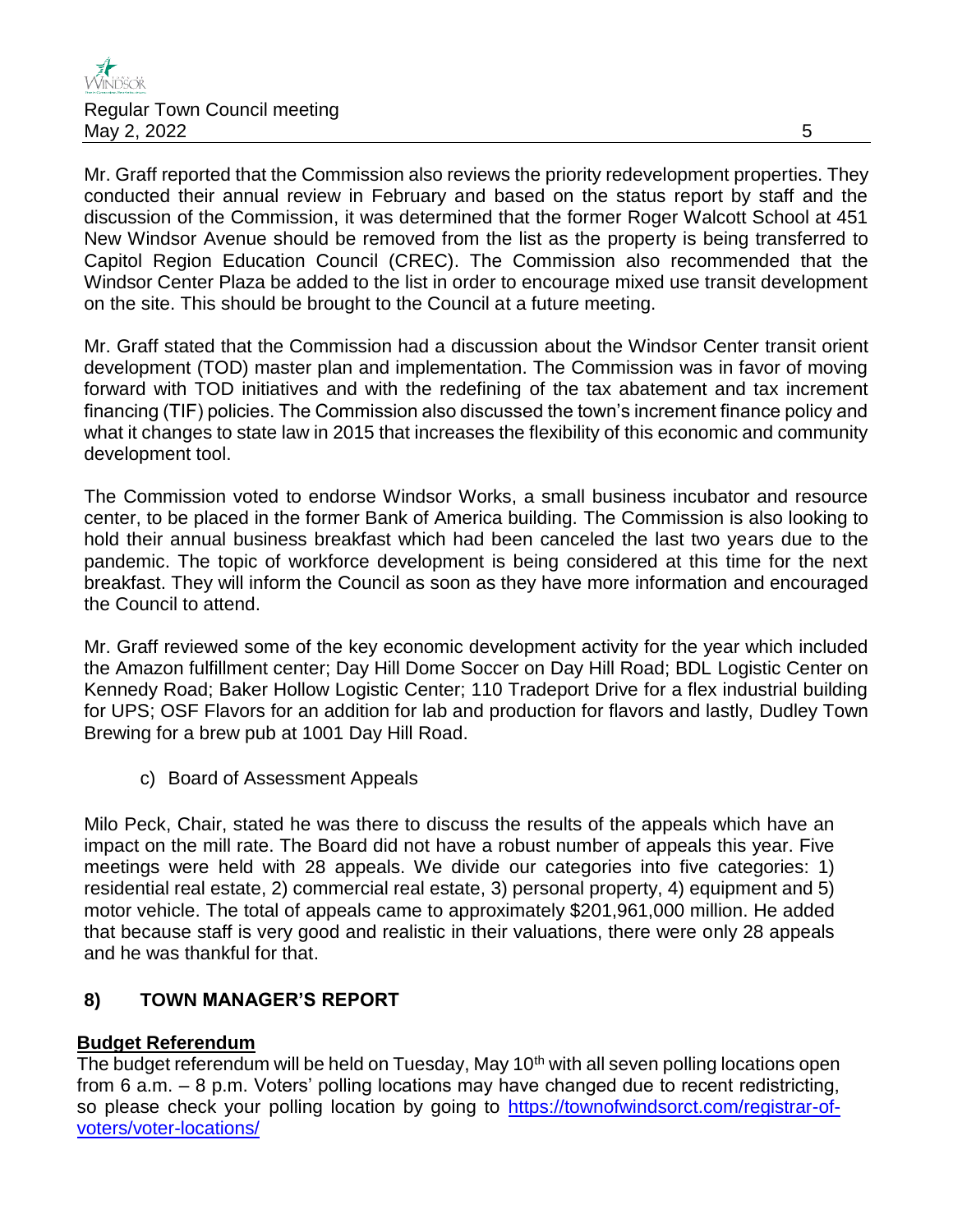Absentee Ballots are available in the Windsor Town Clerk's office during regular business hours on Monday - Friday from 8 a.m.  $-5$  p.m. State law prohibits the Town Clerk from mailing absentee ballots for Referendums with less than three weeks' notice; as a result, voters are required to apply in person at the Town Clerk's Office. If you are unable to come to Town Clerk's office during regular business hours, you may designate someone to hand carry your application and ballot. For additional information please call 860-285-1902.

Anyone who is not a registered voter, but is a U.S. Citizen, 18 years or older and owns property assessed at \$1,000 or more on the last completed Grand List, may vote on the annual budget at Town Hall. For more information about the referendum please go to the town's website at: [townofwindsorct.com](https://townofwindsorct.com/)

### **Community Budget Forums**

Two more community budget forums, sponsored by CT Votes and the Windsor League of Women Voters, will be taking place with the Town Manager Peter Souza, and the Superintendent of Schools Terrell Hill this week. During the forums, the proposed FY 23 budget will be discussed and questions from residents will be answered. The forums will take place on:

- Tuesday, May 3, 2022 at 6:30 p.m. at town hall
- Thursday, May 5, 2022 at 6:30 p.m. at Poquonock School

For more information on the budget, please visit the town's website at [www.townofwindsorct.com.](http://www.townofwindsorct.com/)

#### **Street repaving**

Our annual street repaving program is slated to start the week of May  $9<sup>th</sup>$ . As in past years there will be 3 phases. In phase 1 we are utilizing a new paving method referred to as microsurfacing. This is a pavement preservation technique that prolongs the life of the wearing surface that addresses moisture intrusion, surface raveling, minor rutting and overall appearance. This will also help to extend the service life of roads before more serious deterioration occurs. Streets to be micro-surfaced in May include:

- Herbert Lane
- Lincoln Way (Windbrook Drive to #52)
- Lincoln Way (Windbrook Drive to Circle)
- Pierce Boulevard
- Walden Meadow
- Windbrook Drive

Phase 2 and 3 will be scheduled mid-summer and the fall. These phases will utilize milling and paving.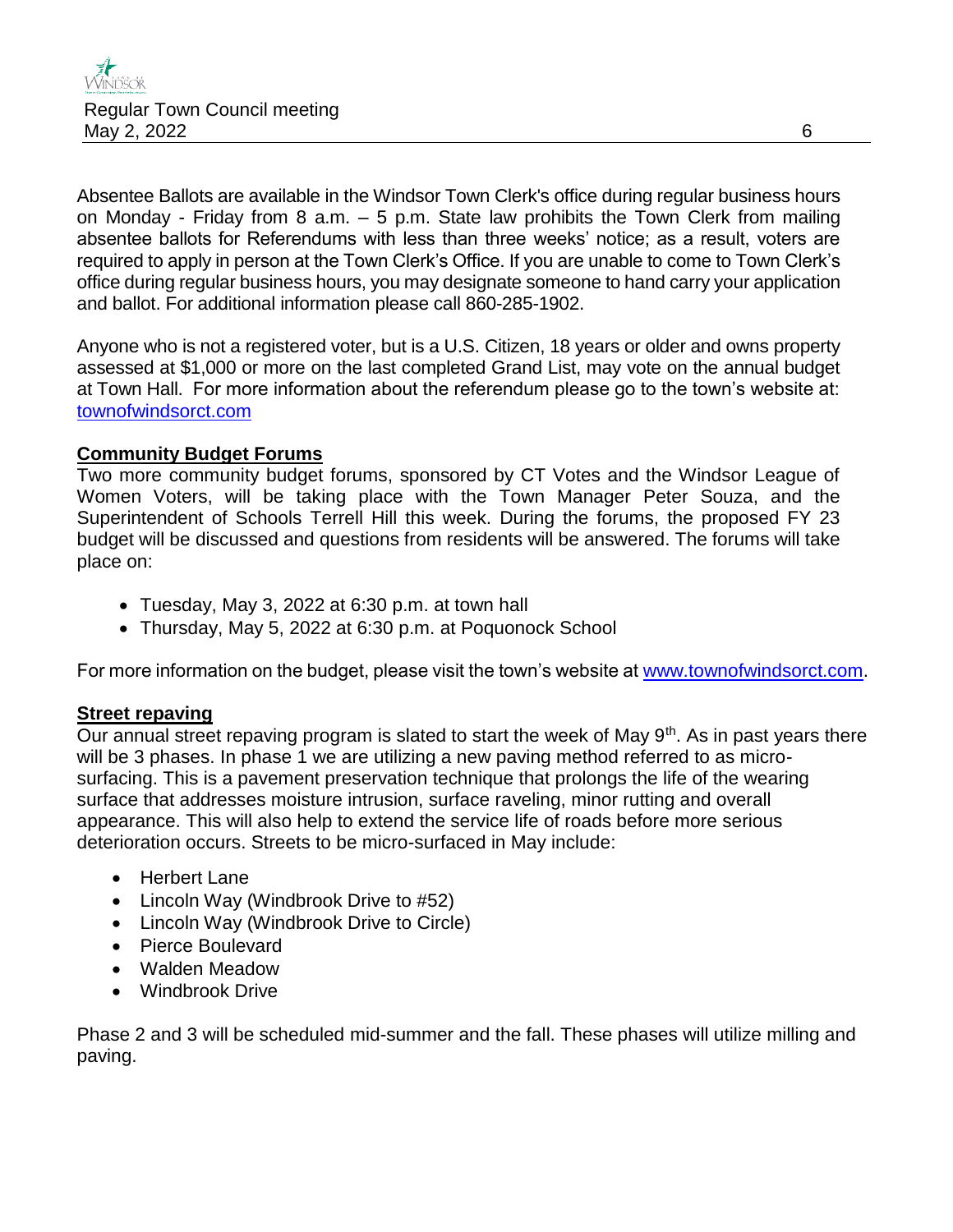### **Win Wag Photo Contest Begins May 4th**

To help promote annual dog licensing efforts the annual Win Wag Photo Contest begins May 4<sup>th</sup>. The photo contest is free and open to Windsor residents. The entry period for the contest begins at May 4<sup>th</sup> and ends at noon on May 17<sup>th</sup>. The winning entry, determined by online public voting, will be awarded with the #1 dog license tag for the current year and a PETCO gift card. See contest details on the town's website at [townofwindsorct.com.](http://www.townofwindsorct.com/)

#### **Community Litter Clean Up – THANK YOU**

On April 23<sup>rd</sup> nearly 30 volunteers helped to pick up trash and litter in several locations across town. Volunteers and town staff focused on areas in town center, Wilson, Goodwin Drive, Poquonock Ave near Exit 38 and Kennedy Road at I-91. Approximately ½ ton of materials were collected in the course of 2 hours.

Thank you to all that volunteered, our public works crew and Flavia Rey de Castro of our Community Development Office for coordinating and publicizing this community event.

### **Wilson Community Tree Planting Event**

Come join us on Saturday, May 14th from 9–11 a.m. We will be meeting at Sharshon Park on Skitchewaug Street (at the pavilion) to plant trees in the Wilson neighborhood. Tools, materials and water for volunteers will be provided. Please bring gloves if possible. This event was made possible by the grant provided by the CT Department of Energy and Environmental Protection Division of Forestry and funded by the Regional Greenhouse Gas Initiative. Rain Date is June 4<sup>th</sup> from 9-11 a.m. We look forward to seeing your there. For questions, please contact Flavia Rey de Castro via phone at 860-285-1985 or via email at [reydecastro@townofwindsorct.com.](mailto:reydecastro@townofwindsorct.com) Additional information can also be found on the town's website at [www.townofwindsorct.com.](http://www.townofwindsorct.com/)

#### **Public Service Recognition Week**

May 1-7, 2022 has been designated as Public Service Recognition Week, honoring federal, state, and local government employees.

Town Manager Souza recognized the efforts of approximately 190 full-time town employees plus the dozens of part-time employees and volunteers whose work throughout the year helped to, provide public safety, protect our environment, maintain our buildings, parks and roadways, support the business community, preserve our history and provide programs and services for residents young and old.

The past two years have been challenging to say the least, and Town Manager Souza wanted to recognize the tireless efforts of all our employees, as well as, the hardworking members of the Windsor Public Schools. Town of Windsor employees always are, and will continue to be on the front lines, providing essential services to the residents of Windsor. He thanked them for their dedication, and it is his sincere pleasure to work with them each and every day.

Deputy Mayor Rampulla Bress thanked the town employees for their services and stated we should be very proud of them to keep everything running.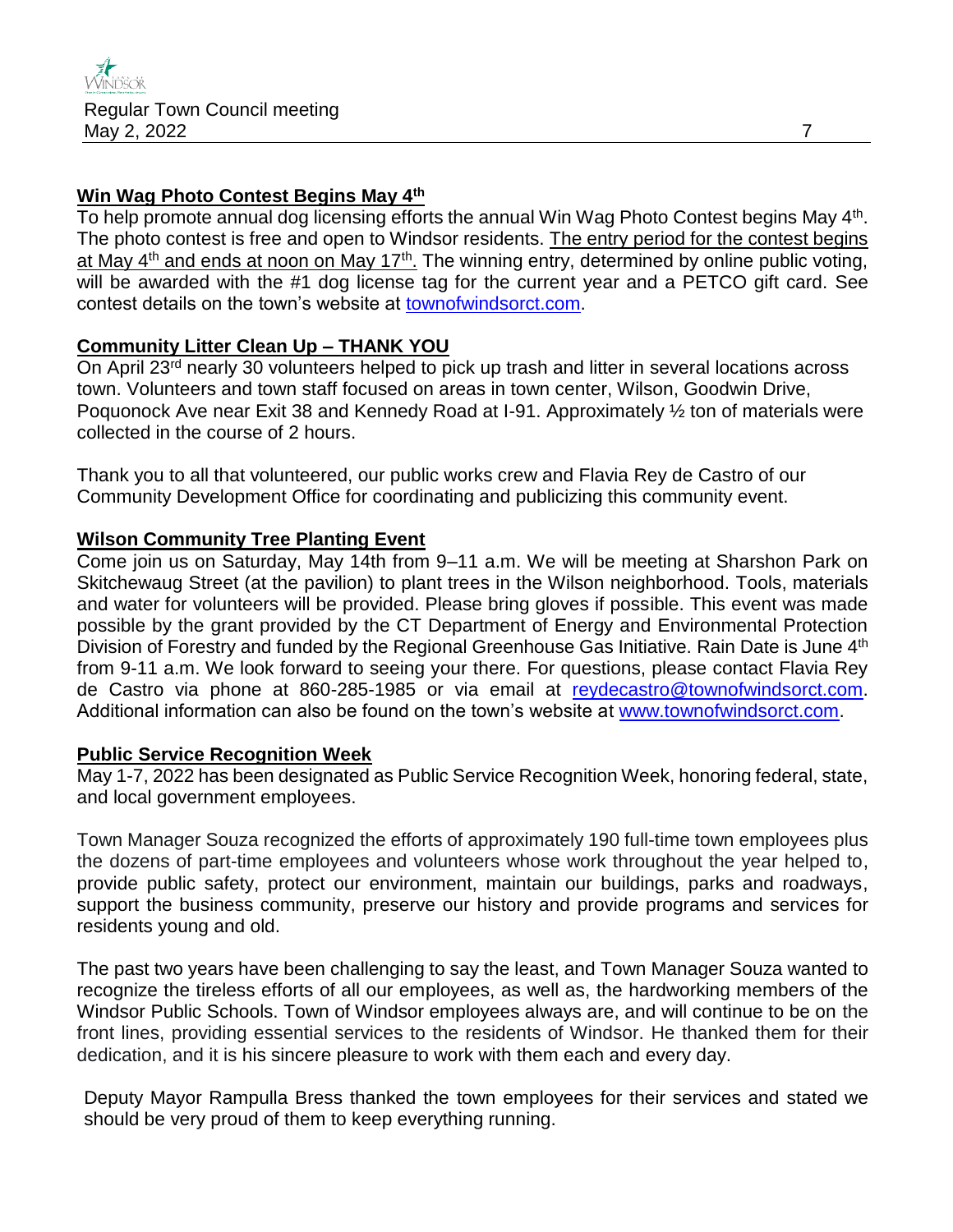#### **9) REPORTS OF STANDING COMMITTEES**

Town Improvements Committee – Councilor Dobler – None

Finance Committee – Councilor Terranova stated that they would meet later this month to discuss the tax increment finance policy that was referred to us. Also, the Committee will continue their work and discussions on the undersigned fund policy and the tax abatement policies.

Health & Safety Committee – Councilor Black-Burke – None

Personnel Committee – Deputy Mayor Rampulla Bress stated that the Committee met on April 26 and the next meeting would be in June. She thanked Assistant Town Manager Colby with providing background information and for continued help with Zoom. The Committee is working on adding additional information on the website for further communication.

- **10) ORDINANCES** None
- **11) UNFINISHED BUSINESS** None

#### **12) NEW BUSINESS**

a) Authorize the Town Manager to execute a license agreement with Team Paragon for use of 20 William Street

MOVED by Deputy Mayor Rampulla Bress, seconded by Councilor Eleveld, to approve a license agreement with Team Paragon, Inc., for the use of a portion of 20 William Street, and authorize the Town Manager to sign the agreement.

Town Manager Souza reported that since 2013, Team Paragon robotics club has utilized the gymnasium and cafeteria area of the former Roger Wolcott School. Ownership of the building has been transferred to the Capitol Region Education Council (CREC) and although CREC, per the sales agreement, is providing the robotics program the use of several classrooms as the gymnasium and cafeteria space is no longer available.

Staff has worked with Team Paragon to finalize a proposed agreement that would allow them to use a portion of the building. Team Paragon's program year is similar to that of the school year, with little activity in the summer months. Programs are generally held a few evenings during the week and Saturdays during their "build season."

Section 7-163e of the *Connecticut General Statutes* requires that a public hearing be held for the sale, lease or transfer of real property owned by a municipality. In addition, Section 8-24 requires that any sale or lease of public property must be reviewed by the Town Planning and Zoning Commission. If the agreement is approved, Team Paragon plans to relocate during the next 30 to 45 days.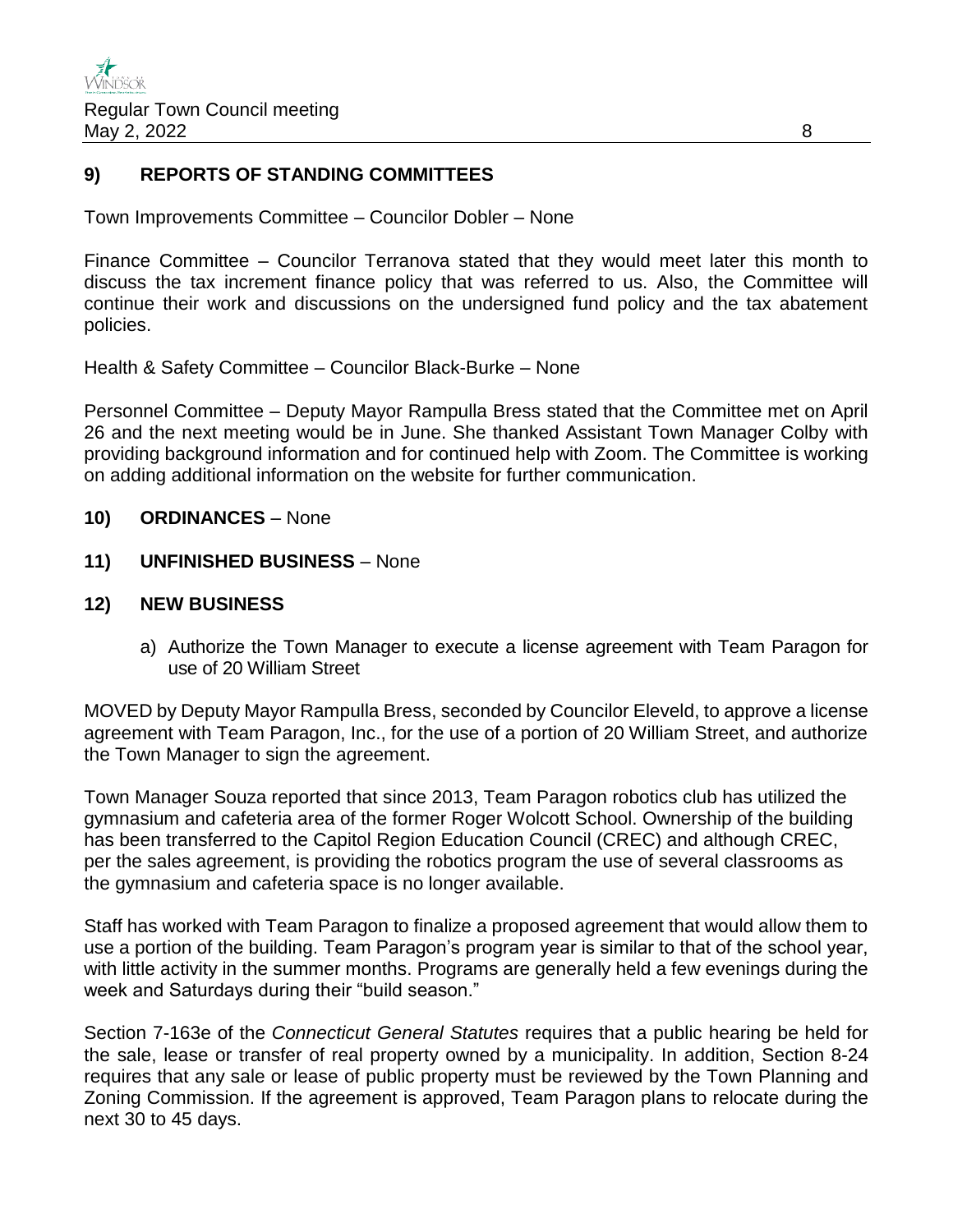Payments from leased town buildings are deposited into a segregated special revenue account which is used to pay utility and minor maintenance costs. Average monthly utilities costs are estimated to be approximately \$750. The town's operating budget includes funds for estimated costs for shared utilities and cleaning. The Town Planning and Zoning Commission will be requested to review the proposed use of the property as per Section 8-24 at their upcoming May meeting.

Councilor Eleveld stated that he is very much in favor of this. The meeting space would be on an appointment basis.

Deputy Mayor Rampulla Bress thanked Mr. Moore for his years of dedication to this program. This group introduced Lego Robotics to the elementary students and they were able to bring that program to other schools. She stated that she is very much in support of this.

Councilor Eleveld said that the amount of community service this group does should be recognized.

Councilor Terranova said that she would be abstaining from the vote due to a personal connection.

Councilor Walker said that he supports this entire program.

Motion Passed 7-0-1 (Councilor Black-Burke absent and Councilor Terranova abstained)

b) Authorize submittal of 2022 Small Cities Community Development Block Grant application for housing rehabilitation revolving loan fund program and approval of program income reuse plan

MOVED by Deputy Mayor Rampulla Bress, seconded by Councilor Walker, to approve the attached resolution entitled "2022 Community Development Block Grant – Small Cities Application" approving an application to the State of Connecticut Department of Housing and authorizing the Town Manager to file said application and to execute all necessary documents and approve the attached resolution entitled "2022 Program Income Reuse Plan" approving the 2022 Program Income Reuse Plan and authorizing the Town Manager to sign said document.

Patrick McMahon, Economic Development Director, reported that the Community Development Block Grant (CDBG) program was established by the Housing & Community Development Act of 1974 and is intended to meet the diverse needs of communities throughout the country. Eligible activities include, but are not limited to, housing rehabilitation, infrastructure improvement, community facilities, historic preservation, public services, economic development, and homeownership assistance. In addition, all activities must meet one of three national objectives that include: 1) activities that benefit low and moderate-income households (households at or below 80% area median income), 2) the elimination of slums and blight, and 3) activities which meet an urgent community development need for which no other resources are available.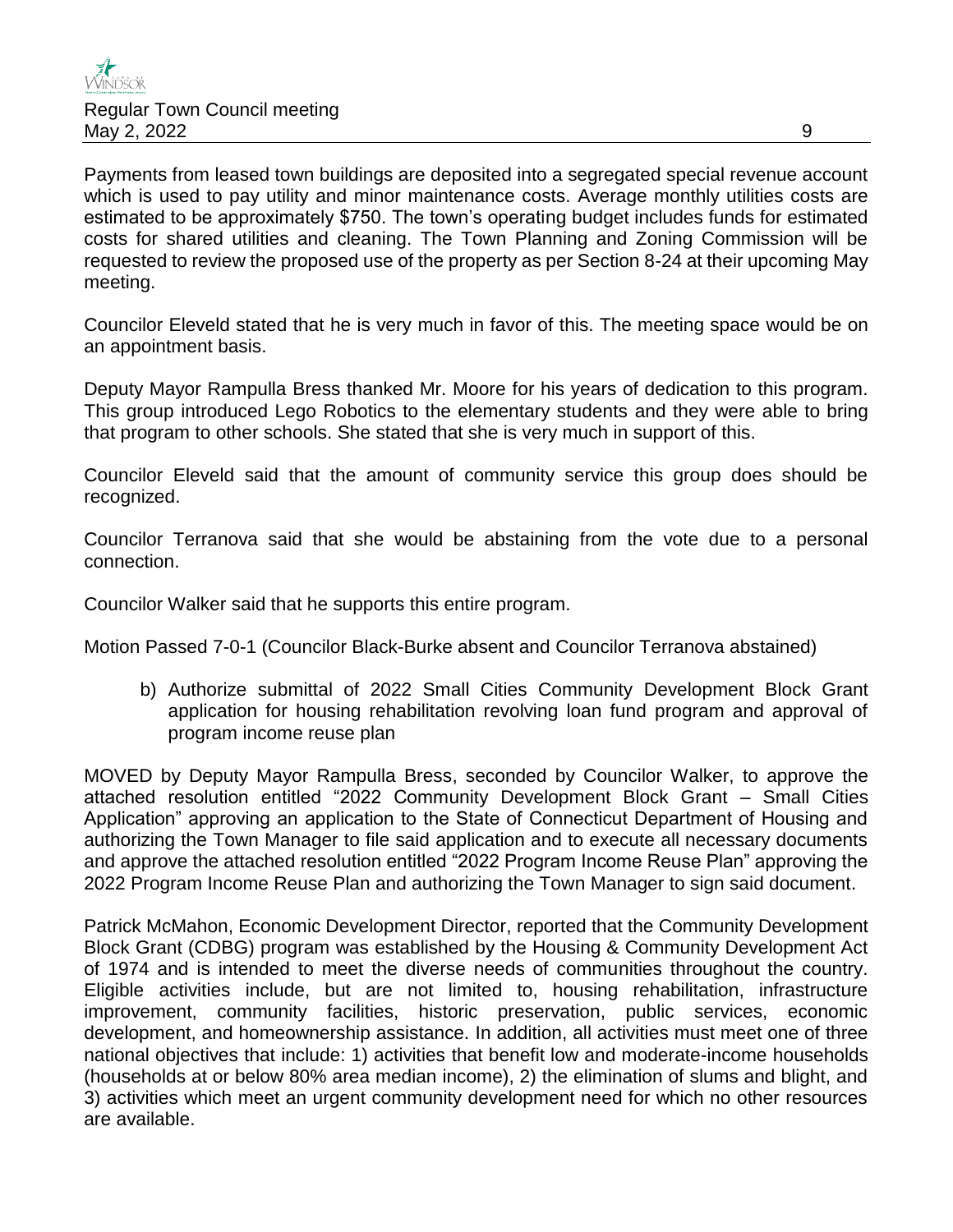

Mr. McMahon stated that Federal regulations require that in order to apply for CDBG funds municipalities must develop and follow a Citizen Participation Plan designed to maximize the opportunity for public input. According to our plan, in the preparation of a CDBG grant application, the town will conduct both a public information meeting and a public hearing to obtain citizen views and to respond to proposals and suggestions from the public prior to grant submission. Town staff held a public information session on March 22, 2022, that was recorded for inclusion on the town's website. Staff discussed CDBG program requirements, and uses of program income and proposed that the town apply for \$400,000 in housing rehabilitation funds. Public comments included requesting clarification on how to qualify for the Housing Rehabilitation program and suggesting the town use CDBG funds to build a community center in the Poquonock neighborhood (this use does not meet CDBG eligibility parameters).

Mr. McMahon said the Housing Rehabilitation program offers zero percent amortizing loans to homeowners whose household income falls between 60% and 80% of the area median while households below 60% of the area median are eligible for zero percent deferred payment loans. Investor owners whose tenants are income-qualified and who are committed to charging affordable rents are eligible for up to 3% interest loans. The program can assist single unit to three-unit housing. Eligible home improvement activities include: correction of housing code violations, cost-effective energy conservation measures, modifications for handicapped accessibility, and hazardous material abatement and/or containment. The requested grant would provide funding to rehab approximately fifteen housing units.

Mr. McMahon reported that in order to apply for a Small Cities CDBG grant, the town must pass a resolution in regards to the reuse of program income that may result from the grant. Program Income is the payments of principal and interest on housing rehabilitation or business loans made using CDBG funds and any interest earned on funds that have been placed in a revolving loan account. Federal statutes and regulations require that a plan is in place to determine the reuse of the program income received by the town as a result of activities funded under the State Small Cities CDBG program. A copy of the town's 2022 Program Income Reuse Plan that confirms CDBG program guidelines was included in the agenda packet. Staff recommends that the town applies for \$400,000 to re-capitalize its Housing Rehabilitation program. The proposed application will have no impact on the town's FY 23 General Fund budget.

Deputy Mayor Rampulla Bress asked who determines the fair market value for rents. Mr. McMahon stated that they use the Department of Housing and Urban Development (HUD) guidelines. Deputy Mayor Rampulla Bress asked if the fair market rent would be more reasonable and not inflated. Mr. McMahon stated that is correct.

Motion Passed 8-0-0 (Councilor Black-Burke absent)

c) Set a Public Hearing for June 6, 2022, at 7:20 p.m. to solicit public comment on applications for participation in the Neighborhood Assistance Act (NAA) Tax Credit Program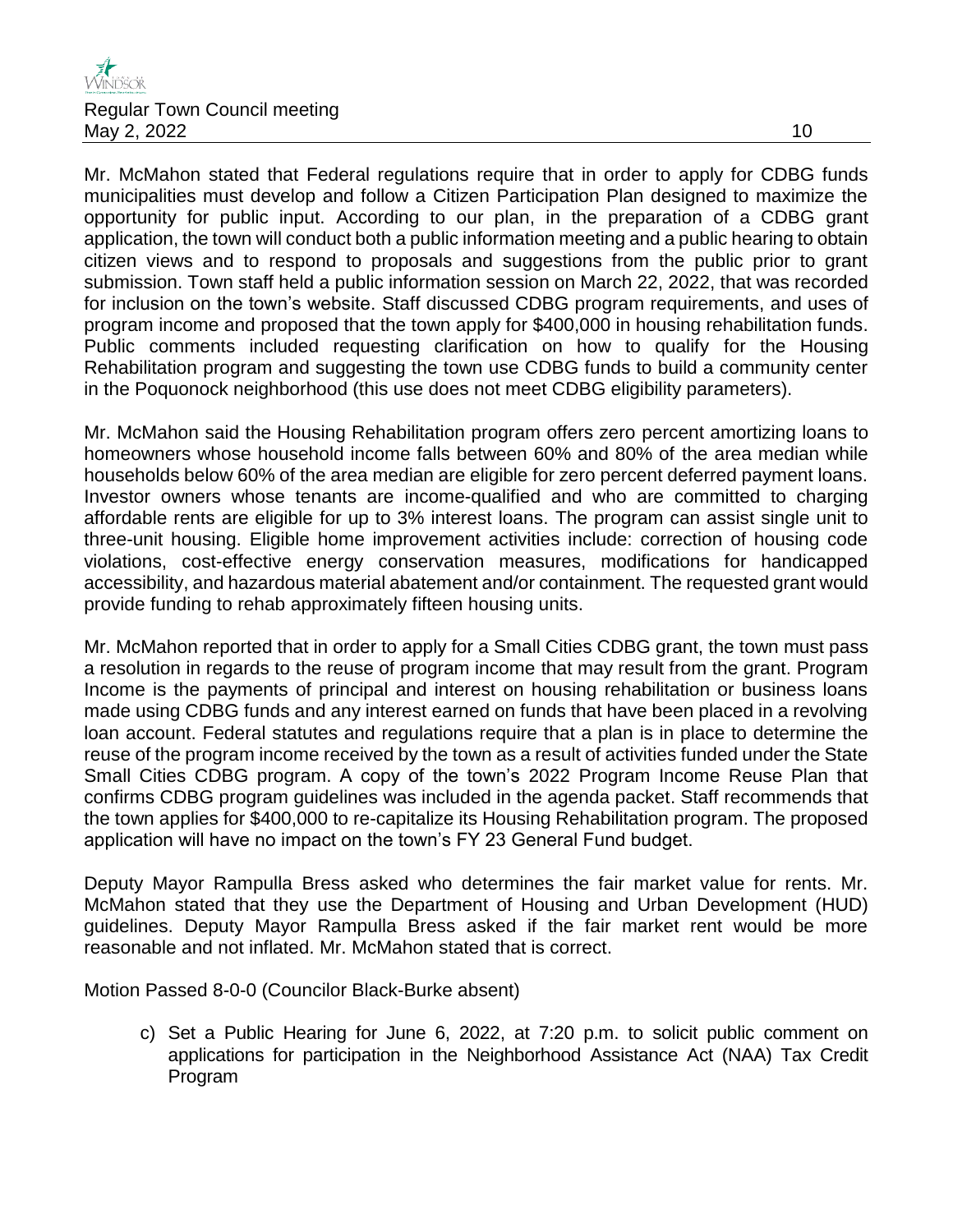

MOVED by Deputy Mayor Rampulla Bress, seconded by Councilor Eleveld that a Public Hearing be set for June 6, 2022, at 7:20 p.m. to allow for public comment on applications submitted for the Neighborhood Assistance Act Tax Credit Program administered by the Connecticut Department of Revenue Services.

Flavia Rey de Castro, Community Development Specialist, reported that the Neighborhood Assistance Act (NAA) Tax Credit program, established by the Connecticut General Assembly, offers municipalities and tax-exempt, non-profit organizations an opportunity to enhance their fundraising by providing state corporate tax credits to eligible donors. Corporate donors receive a tax credit equal to 60% of their contributions. Contributions for certain energy conservation projects may earn a 100% tax credit. A municipality's role in the program is limited to: 1) marketing the program, 2) holding a public hearing to allow for comment on all applications, 3) having the town's governing body act upon all applications, and 4) submitting all approved applications to the Department of Revenue Services.

Ms. Rey de Castro stated that the town staff is once again soliciting applications from NAAeligible organizations by way of direct email and press releases. Projects for the 2022 application round must be submitted to the Office of Community Development by close of business on May 26, 2022. Applications must be approved by the governing body of the town after conducting a public hearing. Therefore, staff is requesting that the required public hearing be set for the evening of June 6, 2022 and that the list of submitted and eligible applicants be placed on the Council agenda for consideration on the same evening. Approved applications will then be submitted to the Department of Revenue Services by July 1, 2022.

Motion Passed 8-0-0 (Councilor Black-Burke absent)

MOVED by Deputy Mayor Rampulla Bress seconded by Councilor Eleveld, to move item 12D to the bottom of the agenda after Item 16 (Executive Session).

Motion Passed 8-0-0 (Councilor Black-Burke absent)

## **13) RESIGNATIONS AND APPOINTMENTS**

MOVED by Deputy Mayor Rampulla Bress, seconded by Councilor Eleveld, to accept the resignation of Sharon Gauthier from the Commission on Aging and Persons with Disabilities.

Motion Passed 8-0-0 (Councilor Black-Burke absent)

#### **14) MINUTES OF PRECEDING MEETINGS**

a) Minutes of the April 6, 2022 Special Town Council Meeting

MOVED by Deputy Mayor Rampulla Bress, seconded by Councilor Eleveld to approve the unapproved minutes of the April 6, 2022 Special Town Council meeting as presented.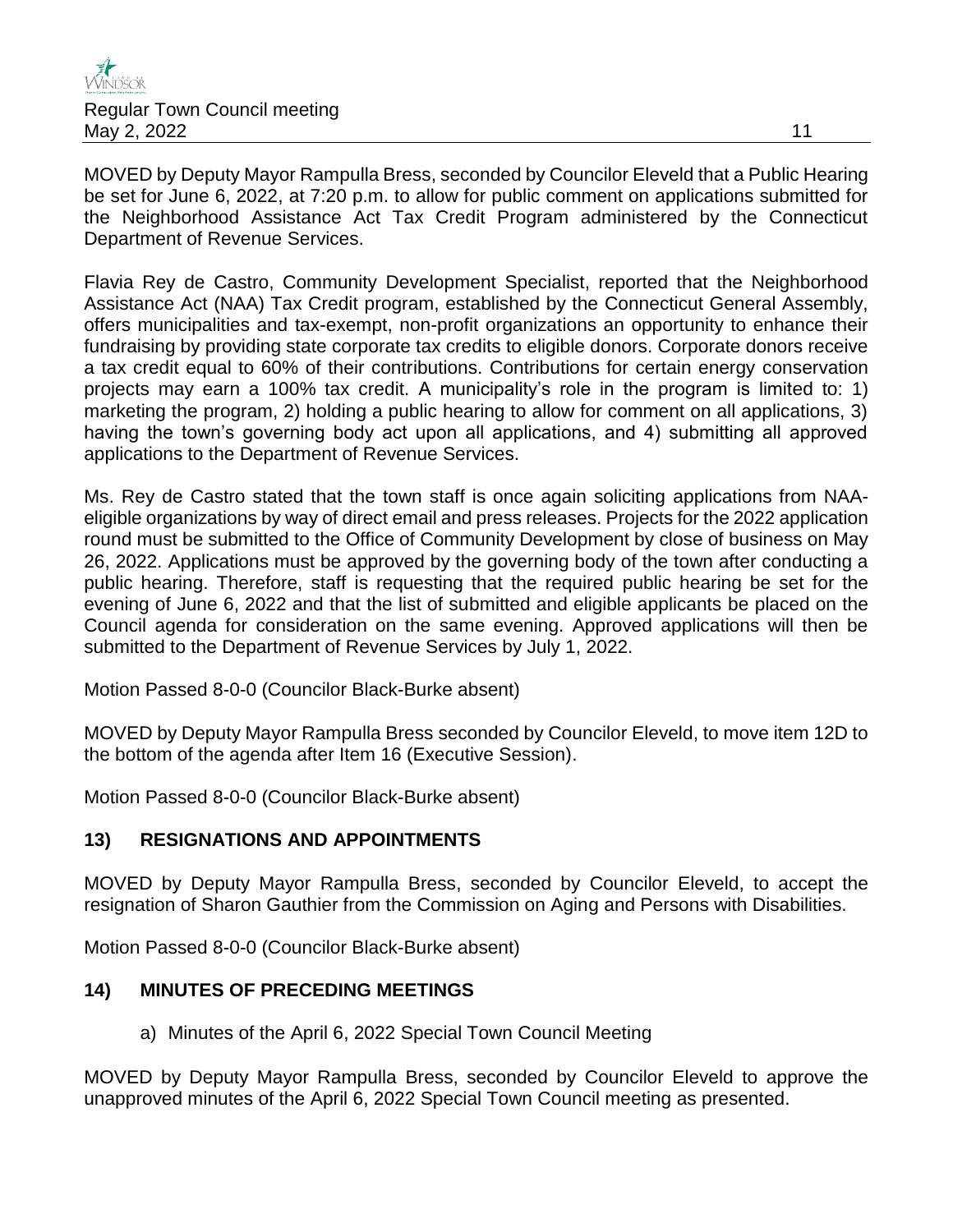Motion Passed 8-0-0 (Councilor Black-Burke absent)

b) Minutes of the April 18, 2022 Special Town Council Meeting

MOVED by Deputy Mayor Rampulla Bress, seconded by Councilor Smith, to approve the unapproved minutes of the April 18, 2022 Special Town Council meeting as presented.

Motion Passed 8-0-0 (Councilor Black-Burke absent)

c) Minutes of the April 20, 2022 Special Town Council Meeting

MOVED by Deputy Mayor Rampulla Bress, seconded by Councilor Smith to approve the unapproved minutes of the April 20, 2022 Special Town Council meeting as presented.

Motion Passed 8-0-0 (Councilor Black-Burke absent)

### **15) PUBLIC COMMUNICATIONS AND PETITIONS** – None

MOVED by Deputy Mayor Rampulla Bress, seconded by Councilor Gluck Hoffman, to enter Executive Session at 9:05 p.m. for the purpose of:

a) Strategy and negotiations with respect to pending claims and litigation (Fraize vs Town of Windsor)

Motion Passed 8-0-0 (Councilor Black-Burke absent)

#### **16) EXECUTIVE SESSION**

Present: Mayor Donald Trinks, Deputy Mayor Lisa Rampulla Bress, Councilor James Dobler, Councilor Ronald Eleveld, Councilor Kristin Gluck Hoffman, Councilor Kenneth Smith, Councilor Jody Terranova, and Councilor Len Walker

Absent: Councilor Nuchette Black-Burke

Staff: Town Manager Peter Souza and Larry LaBarbera, Town Assessor

Guests: Cori-Lynn Webber of the Law Office of Cori-Lynn Webber

MOVED by Deputy Mayor Rampulla Bress, seconded by Councilor Terranova to exit Executive Session at 9:12 p.m. and re-enter the Regular Town Council meeting.

Motion Passed 8-0-0 (Councilor Black-Burke absent)

12 d) Strategy and negotiations with respect to pending claims and litigation (Fraize vs Town of Windsor)